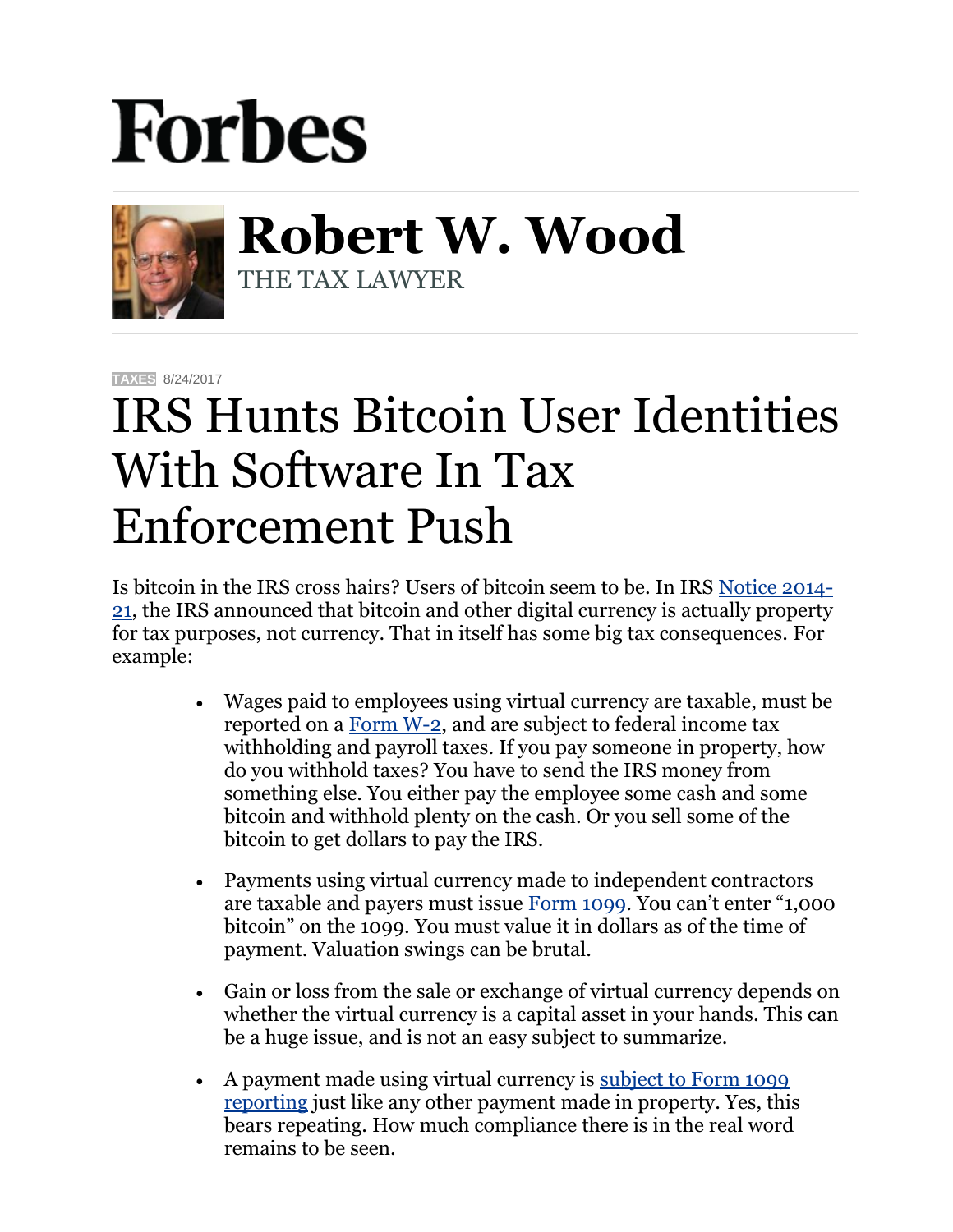It takes time for people to adapt, and that is one reason compliance may be poor so far. But part of the lack of compliance may also be the *nature* of digital currency. It is meant to be anonymous, and attracts some users for that reason. They may be less inclined to, for example, start handing out IRS Forms 1099.



Recipients of those forms may go somewhere else.

All of this leaves the IRS wondering how to get a piece of the action. That's where enforcement comes in. Last year, the IRS started [fighting to](http://www.forbes.com/sites/robertwood/2016/12/02/bitcoin-users-brace-for-irs-audits-from-coinbase-summons/#165e28081091)  [obtain vast amounts of](http://www.forbes.com/sites/robertwood/2016/12/02/bitcoin-users-brace-for-irs-audits-from-coinbase-summons/#165e28081091)  [data on Bitcoin and](http://www.forbes.com/sites/robertwood/2016/12/02/bitcoin-users-brace-for-irs-audits-from-coinbase-summons/#165e28081091)  [other digital currency](http://www.forbes.com/sites/robertwood/2016/12/02/bitcoin-users-brace-for-irs-audits-from-coinbase-summons/#165e28081091)  [transactions.](http://www.forbes.com/sites/robertwood/2016/12/02/bitcoin-users-brace-for-irs-audits-from-coinbase-summons/#165e28081091) In late

2016, a federal court authorized the IRS to serve a John Doe Summons on Coinbase, Inc., the digital currency transaction hub. The IRS wants information on the site's users and their transactions.

Some Coinbase users, led by Mr. Jeffrey K. Berns, [moved to intervene](https://www.law111.com/documents/motion-to-intervene-and-to-quash-summons.pdf) in the IRS's case. They argued that the IRS request was not properly calibrated and threatened their privacy. In turn, the IRS [argued](https://www.scribd.com/document/335233666/The-United-States-of-America-Opposition-to-Jeffrey-K-Berns-Filing#from_embed?content=10079&ad_group=Online+Tracking+Link&campaign=Skimbit%2C+Ltd.&keyword=ft500noi&source=impactradius&medium=affiliate&irgwc=1) that Mr. Berns already identified himself as a Coinbase user, so could not say his privacy was threatened. It is worth remembering that the IRS used a John Doe Summons to get names of Swiss bank account holders from UBS. After that, offshore banking changed forever, with all other Swiss (and other) banks eventually coming clean. The IRS ended up [collecting over \\$10 billion.](https://www.google.com/url?sa=t&rct=j&q=&esrc=s&source=web&cd=2&cad=rja&uact=8&ved=0ahUKEwi-3vPEpqXRAhVBLmMKHXJDDe4QFggjMAE&url=http%3A%2F%2Fwww.forbes.com%2Fsites%2Frobertwood%2F2016%2F10%2F24%2Firs-offshore-account-collections-top-10-billion-fatca-hunt-continues%2F&usg=AFQjCNHL69zOpAQCfsFW9d7BN3APJ9U-Fw&bvm=bv.142059868,d.cGc)

The IRS pursued Coinbase in the same way. Small fries may be OK, though. The IRS agreed to limit its request for customer records from Coinbase to accounts with transactions [over \\$20,000.](http://fortune.com/2017/07/10/bitcoin-irs-coinbase/) Beyond that, the IRS will clearly do more data mining for digital currency users. Reports about compliance suggest the IRS may need to. [Reports](http://fortune.com/2017/03/19/irs-bitcoin-lawsuit/) underscore IRS claims that only 802 people declared a capital gain or loss related to bitcoin in 2015. With millions of transactions, 802?

This suggests that the bulk—the vast bulk—of bitcoin transaction are simply not reported. With millions of transactions and the meteoric rise of bitcoin from under \$100 to over \$4,000 in just a few years, the IRS seems to be missing out. That is where IRS tech comes in. Well, private tech then. It has been widely reported that the IRS is using software to find bitcoin users who have failed to report profits. The *[Daily Beast](http://www.thedailybeast.com/irs-now-has-a-tool-to-unmask-bitcoin-tax-cheats)* revealed the Chainalysis [contract](https://www.documentcloud.org/documents/3935924-IRS-Chainalysis-Contract.html) that is at the root of this new IRS enforcement effort.